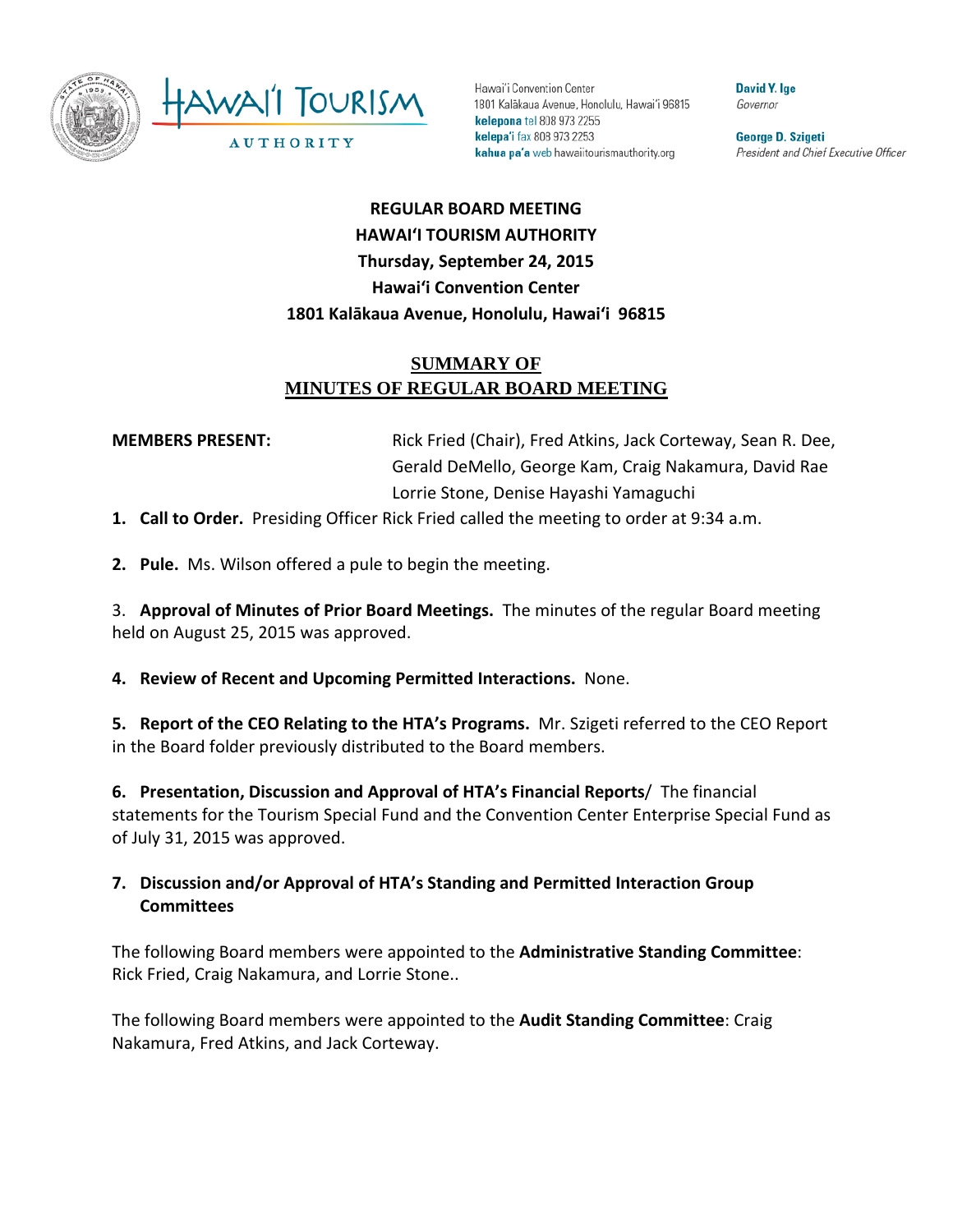The **Convention Center Planning Investigative Committee** was established. The scope and purpose for this investigative committee is to provide recommendations for the long term strategic planning for the convention center, including investments in the convention center and its modernization and financial management. The following Board members were appointed to the investigative committee: Lorrie Stone (Chair), Jack Corteway, Sean Dee and Craig Nakamura.

The **Legislative and Governmental Affairs Investigative Committee** was established. The following Board members were appointed to the investigative committee: George Kam (Chair), Fred Atkins, Sean Dee, Gerald DeMello, David Rae, and Lorrie Stone. The scope and purpose for the investigative committee is to provide and obtain information on legislative measures during the 2016 legislative session.

The **Visitor Related Infrastructure Investigative Committee** was established. The scope and purpose for the committee is to provide recommendations on how to address the various issues and concerns arising from the existing infrastructure affecting the visitor industry, such as those arising from the transportation infrastructure during discussions with the Department of Transportation. The following Board members were appointed to the investigative committee: David Rae (Chair), Sean Dee, Donna Domingo, Lorrie Stone, and Denise Yamaguchi.

#### **9. Update and Discussion of Tourism Investigative Committee**

#### **Update and Discussion of the Strategic Plan Investigative Committee**

Mr. Rae reported that after more than a year of work, it was decided to develop a new strategic plan and would address goals and objectives "HTA could impact" and is "more measurable." He noted the Legislative Auditor's concern for measurements. Mr. Rae also acknowledged Mr. Nahoopii and Ms. Anderson for providing the staff support in the development of the new strategic plan. They will be going out to the stakeholders to discuss the new plan.

Mr. DeMello asked how HTA could demonstrate that it is addressing the concerns raised by the recent newspaper article regarding taxicab service. Mr. Fried responded that the Visitor Related Infrastructure Investigative Committee may address those concerns.

Mr. Rae acknowledged Mr. Nahoopii, who proceeded to provide a PowerPoint presentation entitled "Presentation to the Board on HTA Strategic Plan."

Ms. Stone expressed a need for the goals to be "broad" so that the implementation of a "tactical plan" could be "connected" to the strategic plan, which could not be changed. Mr. Rae responded that any change to the strategic plan can always be made, but we must be "constrained" to make changes within a five-year plan. HTA needs to clearly specify and identify the HTA Strategic Plan as a plan covering a five-year period. However, the Strategic Plan is "not set in stone" and is intended to give "broad overall guidance to staff."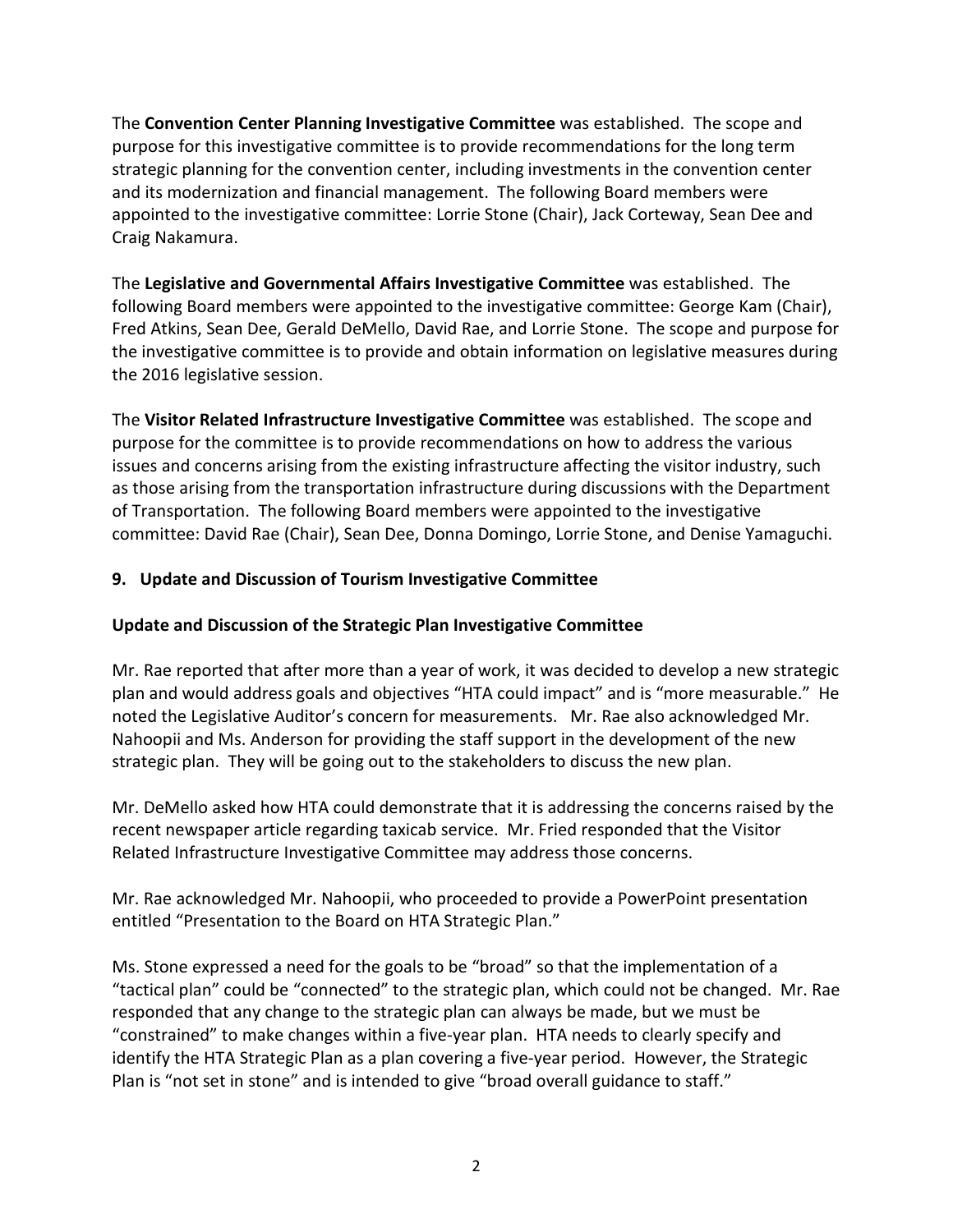Ms. Stone asked, "What is the process to reflect comments and changes to the strategic plan?" She noted a need to have "flexibility" in the Plan because it will be relied upon to allocate funds in the budget and the "RFPs that are coming up." Mr. Rae responded that "issues or concerns that may arise can always be brought up." Mr. Fried added that the "management plan," which is a "year-to-year road map," may address many current issues or concerns that may arise. Ms. Stone stated that she is "not worried with the specific statements in the strategic plan." She concurred with Mr. Fried and "moving forward, we need a process to make changes."

**STAFF/BOARD: CALL FOR ACTION.** Ms. Stone asked who were the "major stakeholders" consulted during the development of the Plan and "what were their thoughts." Mr. Nahoopii responded that Staff would be providing a list of the stakeholders and a "summary," which would be posted on HTA's Board website. Mr. Dee stated that there may be "continuity in staff but not in stakeholders, who may change within five years," and it "would be interesting to know" who were the stakeholders.

# **8. Discussion on HTA Programs**

Mr. Baldemor offered this agenda item to the Board for the purpose of allowing Board members to have an opportunity to discuss issues and concerns. It is an opportunity for the Board "to talk about things more generally." Mr. Szigeti referred to the CEO Report on HTA programs.

**STAFF/BOARD: CALL FOR ACTION.** Mr. DeMello discussed his meetings with various research groups that visited West Hawai'i and their observations of "how clean" it was. Ms. Yamaguchi suggested that HTA needs to look at the RFPs so that we can match and measure the contractors' performance with the requirements in the RFP. Mr. Corteway expressed the belief that the length of the RFPs was too large and may consist of 140 pages. Ms. Stone responded that the length is not the problem but what was in the RFP. Mr. Baldemor added that the RFP must be detailed and thorough. Accountability measures must also be included.

# **10. Update and Discussion of International Union of Conservation of Nature (IUCN)-World Conservation Congress Hawai'i 2016**

Mr. Togashi initiated a discussion of IUCN by noting that it will be conducting a meeting at the convention center. Its meeting is conducted every four years and will be the first time the meeting will be conducted in the United States. The meeting will be another great opportunity for Hawaii and similar to APEC. It is expected to have approximately 8,000 delegates attending the meeting and result in \$35 million in economic impact for Hawaii. At this time, HTA's role is to serve on the executive committee.

The meeting was recessed at 11:02 a.m. to conduct an executive session. The meeting was reconvened at 11:28 a.m.